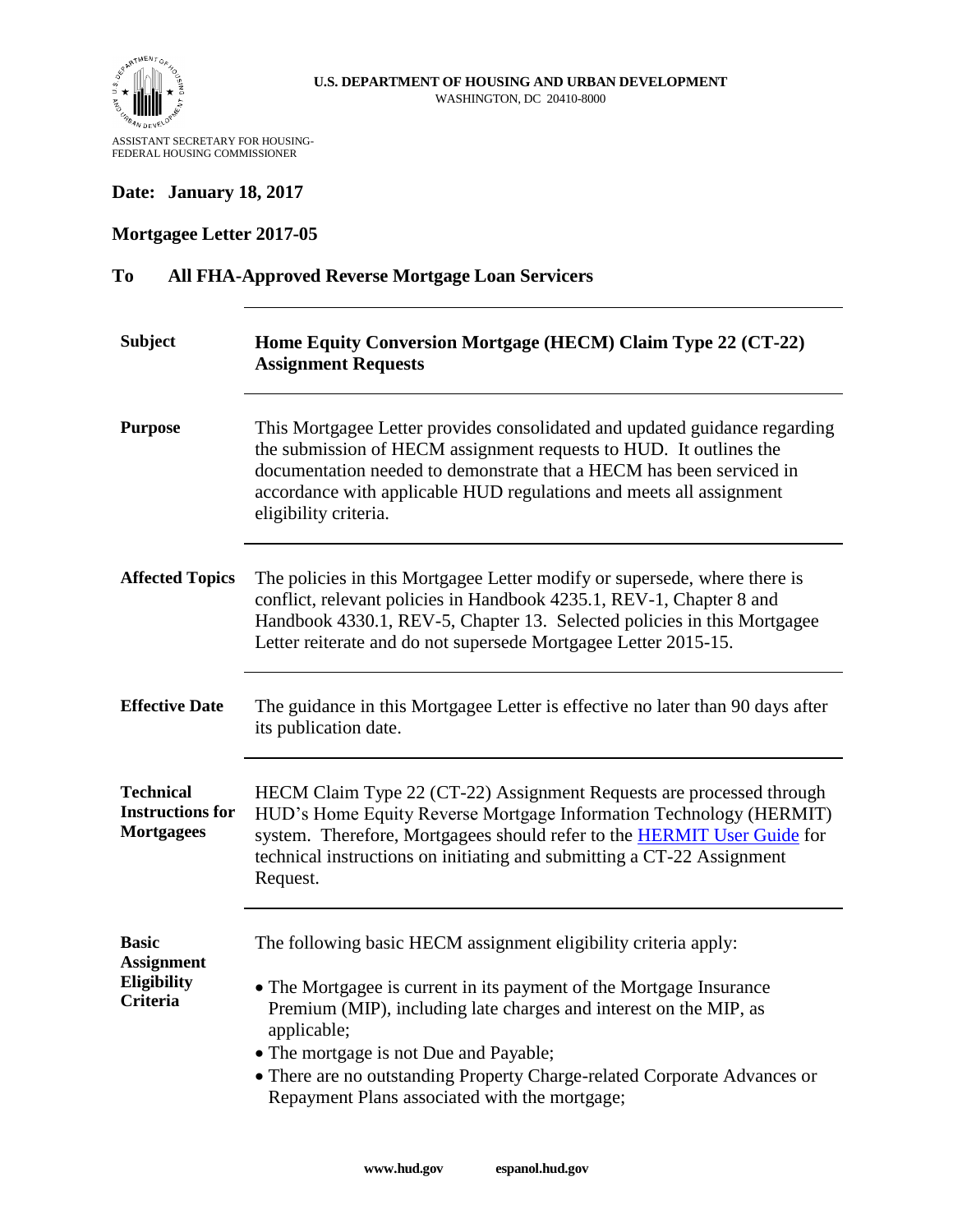|                                           | • If the HECM was subject to a Mortgagee cure, three years have elapsed<br>during which no further Corporate Advances were required;<br>• The HECM is a valid, legally enforceable, first lien and title to the property,<br>securing the HECM, is good and marketable;<br>• There are no offsets or counterclaims against the mortgage;<br>• The Mortgagee has a good right to assign;<br>• HERMIT reflects the case status as "Endorsed" and the sub-status as "Loan<br>Active":<br>• HERMIT reflects the correct Lender, Investor, and Loan Number;<br>• Any tax deferral program in which a HECM borrower may have<br>participated:<br>- does not adversely affect the lien priority during the life of the HECM or<br>at the time of any future foreclosure action, and<br>- does not result in a requirement that HUD pay the HECM borrower's<br>deferred taxes upon his or her death, or any other maturity event;<br>• Any repairs related to a hazard and/or flood insurance loss have been<br>completed, and the insurance proceeds disbursed appropriately; and<br>• The Mortgagee has not signed an Indemnification Agreement for the<br>HECM loan with HUD. |
|-------------------------------------------|--------------------------------------------------------------------------------------------------------------------------------------------------------------------------------------------------------------------------------------------------------------------------------------------------------------------------------------------------------------------------------------------------------------------------------------------------------------------------------------------------------------------------------------------------------------------------------------------------------------------------------------------------------------------------------------------------------------------------------------------------------------------------------------------------------------------------------------------------------------------------------------------------------------------------------------------------------------------------------------------------------------------------------------------------------------------------------------------------------------------------------------------------------------------------|
| ssignment<br>ligibility<br>riteria – For! | For cases that do not involve an Eligible Non-Borrowing Spouse, the<br>following additional criteria apply:                                                                                                                                                                                                                                                                                                                                                                                                                                                                                                                                                                                                                                                                                                                                                                                                                                                                                                                                                                                                                                                              |
| lases that Do<br><b>lot Involve a</b>     | • The Mortgagee is current in making the required payments under the<br>mortgage to the borrower;                                                                                                                                                                                                                                                                                                                                                                                                                                                                                                                                                                                                                                                                                                                                                                                                                                                                                                                                                                                                                                                                        |
| <b>Ion-Borrowing</b><br>pouse             | • The Mortgagor's obligations under the mortgage are current and as such,<br>the Mortgagee has not informed the Secretary of a Due and Payable event,<br>or the Secretary has been so informed but, has denied approval for the<br>mortgage to be called Due and Payable; and                                                                                                                                                                                                                                                                                                                                                                                                                                                                                                                                                                                                                                                                                                                                                                                                                                                                                            |

 The outstanding loan balance is greater than or equal to 97.5% of the Maximum Claim Amount (MCA) unless HUD has approved a Line of Credit (LOC) advance request that would cause the outstanding balance to exceed 100% of the MCA. Assignment approval will not be granted until the outstanding loan balance is greater than or equal to 98% of the MCA.

**Assignment El Criteria – For**   $\overline{\mathbf{C}}$ **N Non-Borrowing**   $S<sub>l</sub>$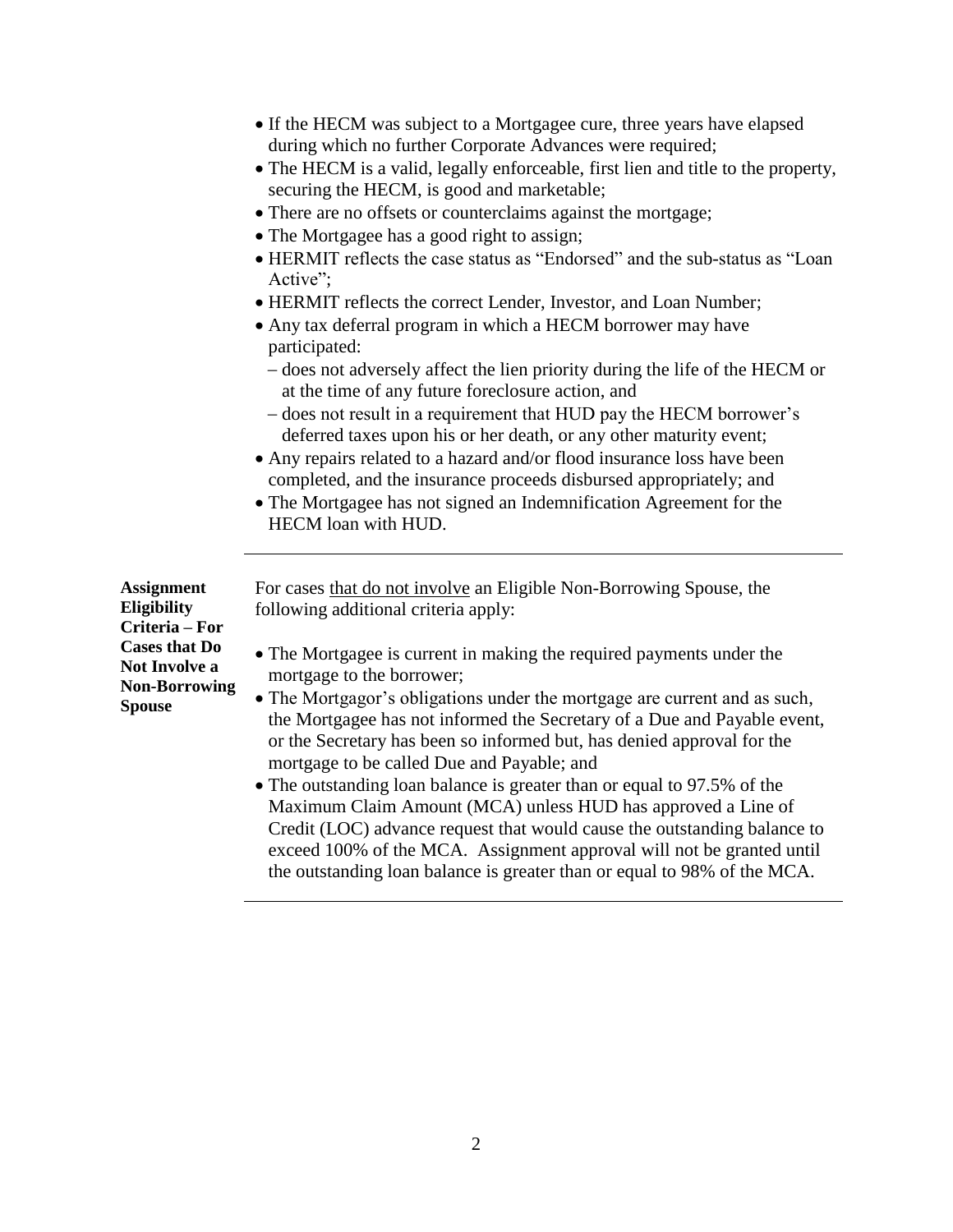**Eligibility Criteria – For Cases that Involve a Non-Borrowing Spouse with an FHA Case Number Assigned On or After August 4, 2014** Number was assigned on or after August 4, 2014, the following additional eligibility criteria also apply: For a HECM that is not within a deferral period, the Mortgagee is current in making the required payments under the mortgage to the Borrower; The Borrower's obligations under the mortgage are current and as such, the Mortgagee has not informed the Secretary of a Due and Payable event, other than in the case of the death of the last surviving borrower with an Eligible Surviving Non-Borrowing Spouse, or the Secretary has been so informed but, has denied approval for the mortgage to be called Due and Payable; All required certifications have been obtained by the Mortgagee; and • The outstanding loan balance is greater than or equal to 97.5% of the Maximum Claim Amount (MCA). Assignment approval will not be granted until the outstanding loan balance is greater than or equal to 98% of the MCA. **Assignment Eligibility Criteria – For Cases that Involve a Non-Borrowing Spouse Under MOE Assignment Election** For cases that involve an Eligible Surviving Non-Borrowing Spouse, and the HECM will be assigned to HUD in accordance with Mortgagee Letter 2015- 15, the following additional eligibility criteria apply: The Mortgagee has not informed the Secretary of a Due and Payable event, other than in the case of the death of the last surviving borrower with an Eligible Surviving Non-Borrowing Spouse, or the Secretary has been so informed but, has denied approval for the mortgage to be called Due and Payable; The HECM remains a valid and legally enforceable first lien under state law and no Statute of Limitations or other barrier exists to the exercising of rights to gain good, marketable title under the mortgage; and • There are no allegations or claims that would invalidate the HECM or any such allegations or claims have been judicially resolved in favor of the Mortgagee. **Required Documentation General** Mortgagees must submit each of the following documentation packages in support of their CT-22 Assignment Request: Compliance Package; Collateral Package; and • Servicing Package. For a HECM being assigned in accordance with Mortgagee Letter 2015-15,

For cases that involve an Eligible Non-Borrowing Spouse and the FHA Case

**Assignment** 

Mortgagees must also submit a Mortgagee Optional Election (MOE) Assignment Package.

3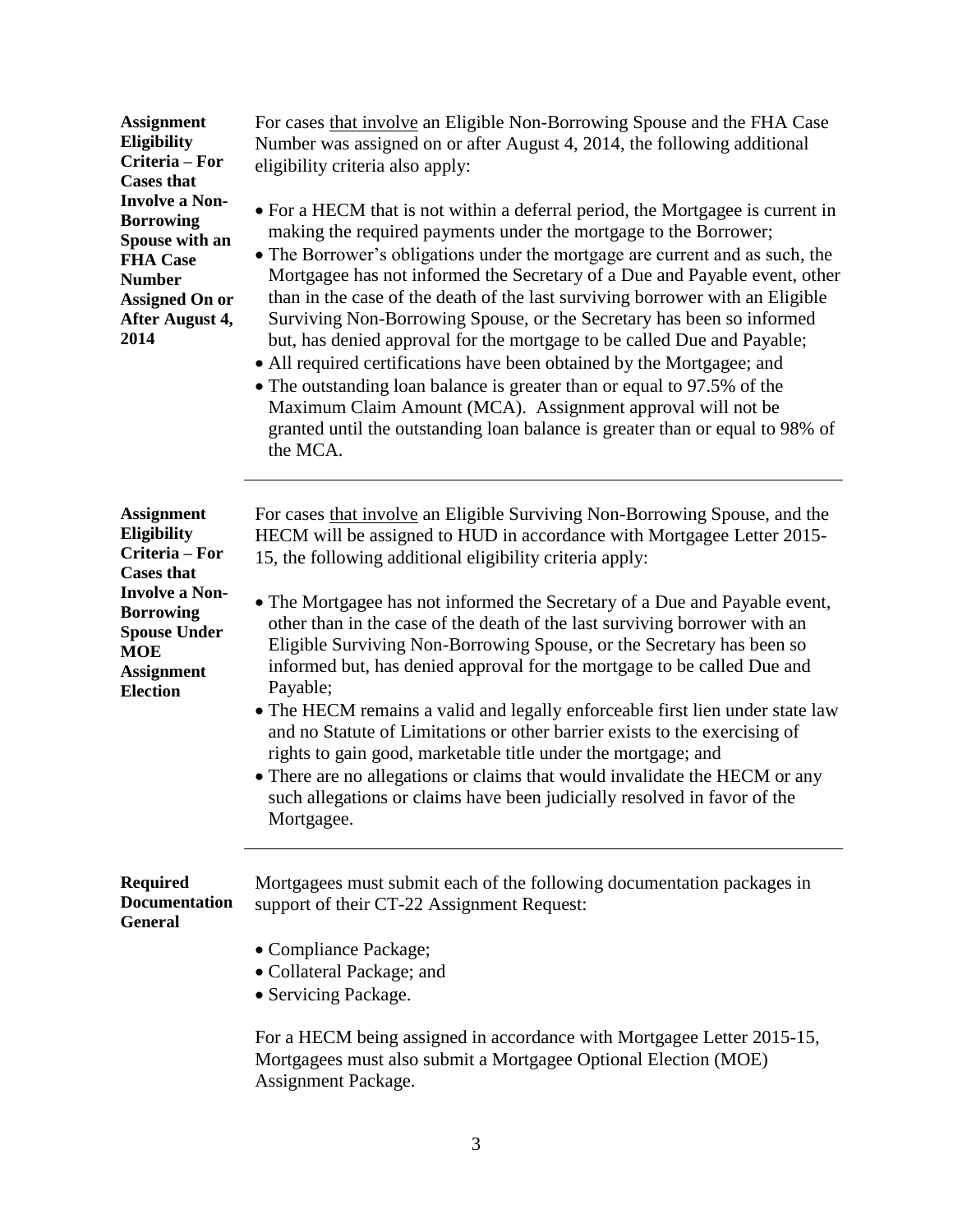|                                                                  | The documentation packages must be submitted via the appropriate CT-22<br>"timeline step" in HERMIT. Mortgagees should refer to the <b>HERMIT User</b><br>Guide for technical instructions on completing such actions.<br>HUD will only review complete CT-22 Assignment Requests. Incomplete<br>requests, including those with missing documentation or those for which the<br>documentation has not been stacked in the order identified herein, will be<br>denied. In such cases, the Mortgagee will receive a denial letter in HERMIT<br>that advises the Mortgagee of the reason for denial and identifies the required<br>documentation that was missing or filed improperly. The Mortgagee must re-<br>file a complete CT-22 Assignment Request if it chooses to proceed with its<br>request.                                                                                                                                                                                                                                                                                                                                                                                                                                                                                                                                                                                                                                                                                                                                                                                                                                                                                                                                                                                                                         |
|------------------------------------------------------------------|------------------------------------------------------------------------------------------------------------------------------------------------------------------------------------------------------------------------------------------------------------------------------------------------------------------------------------------------------------------------------------------------------------------------------------------------------------------------------------------------------------------------------------------------------------------------------------------------------------------------------------------------------------------------------------------------------------------------------------------------------------------------------------------------------------------------------------------------------------------------------------------------------------------------------------------------------------------------------------------------------------------------------------------------------------------------------------------------------------------------------------------------------------------------------------------------------------------------------------------------------------------------------------------------------------------------------------------------------------------------------------------------------------------------------------------------------------------------------------------------------------------------------------------------------------------------------------------------------------------------------------------------------------------------------------------------------------------------------------------------------------------------------------------------------------------------------|
| <b>Required</b><br><b>Documentation</b><br>Compliance<br>Package | The Compliance Package includes the items listed below in the following<br>order:<br>1. Cover letter, which includes the FHA Case number, borrower's name,<br>property address (and mailing address, if different from the property<br>address), and telephone number;<br>2. Payment method, if paid via Automated Clearing House (ACH), must<br>include the ACH information and indicate if the ACH account is a<br><b>Checking Account or Savings Account;</b><br>3. Property tax statement confirming taxes are current or a screenshot<br>from the website of the county (in which the property is located)<br>confirming taxes are current;<br>4. If the borrower is participating in an approved tax deferral program,<br>evidence of the terms of the deferral from the taxing authority<br>confirming that the deferral does not jeopardize HUD's lien position;<br>5. Payment Plan that must be signed by the borrower and must coincide<br>with the current "Active" Payment Plan status in HERMIT;<br>6. Copy of the Notice of Assignment letter sent to the borrower;<br>7. Payment history from the Mortgagee's system through the current<br>month and including the current Net Principal Limit (NPL);<br>8. Annual Occupancy Certification signed by HECM borrower;<br>9. Current hazard insurance declaration page;<br>10. Current flood insurance declaration page, if applicable;<br>11. Evidence that any repairs related to a hazard or flood insurance loss<br>have been completed and the insurance proceeds disbursed<br>appropriately, if applicable;<br>12. Power of Attorney, Life Estate Deed, Trust or Conservator documents<br>if applicable;<br>13. Name, address and contact number for any applicable HOA/Condo<br>Association, along with evidence all such HOA/Condo fees are<br>current; |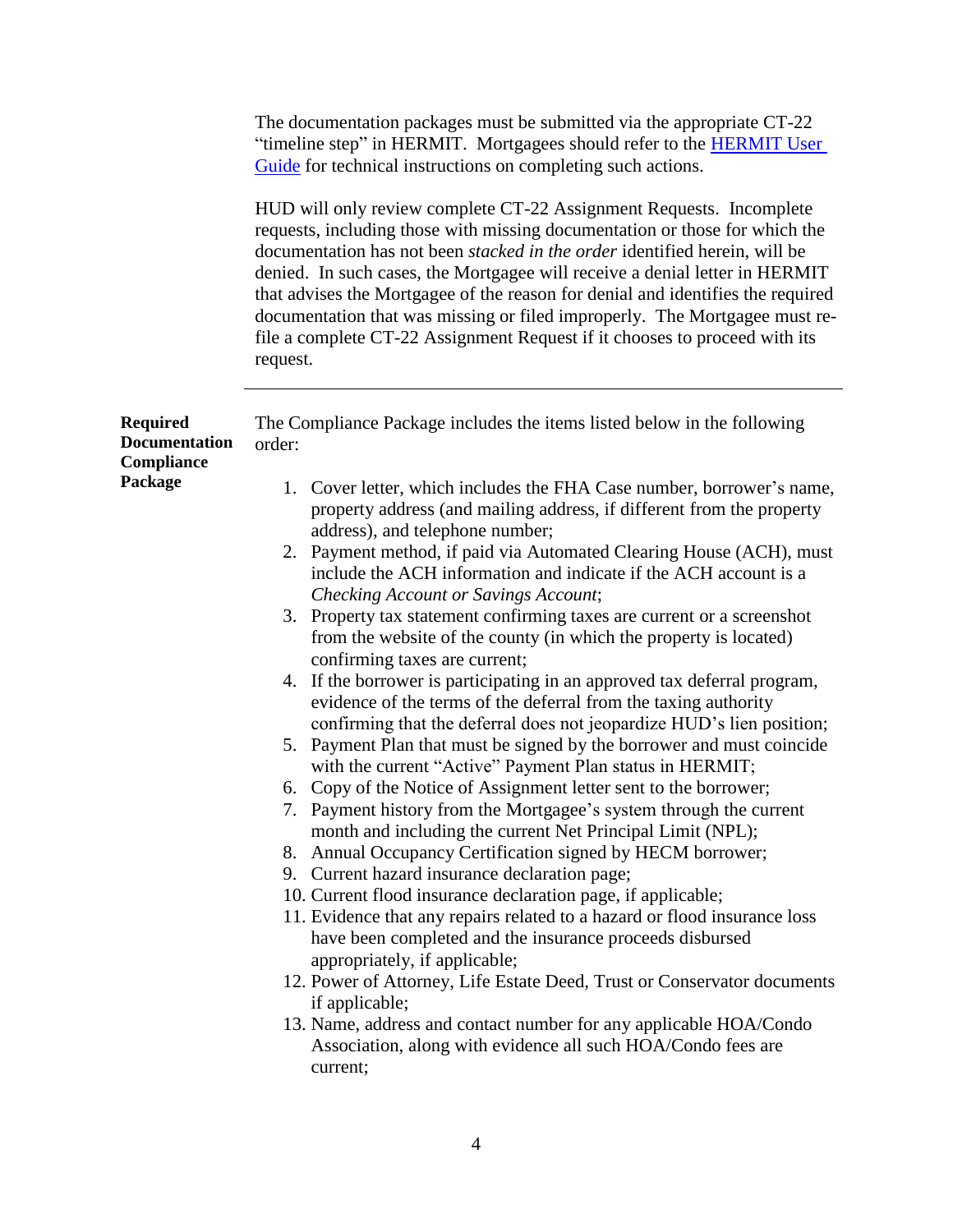- 14. Copy of any applicable Compliance Inspection Report (form HUD-92051) and confirmation that the Repair Set-Aside balance is zero;
- 15. Death Certificate, if applicable;
- 16. Where the HECM has a Line of Credit (LOC) or Modified Payment Plan and has a negative Net Principal Limit (NPL), an explanation as to why the NPL is negative and whether the Borrower(s) is on a Repayment Plan. *(Note: This is to ensure that the negative NPL is not the result of a payment made on the borrower's behalf for property charges, which may make the loan Due and Payable and therefore, ineligible for assignment)*;
- 17. Documentation outlining the Borrower's participation in, and any remaining funds from, a Hardest Hit Funds (HHF) program of any kind, if applicable;
- 18. All certifications related to a Non-Borrowing Spouse required by Mortgagee Letters 2014-07 and 2015-02, for loans originated on or after August 4, 2014, or those required by Mortgagee Letter 2015-15 for loans originated prior to August 4, 2014, and being assigned under a MOE Assignment;
- 19. Certification that there are no offsets or counterclaims against the HECM FHA Case Number and the Mortgagee has a good right to assign; and
- 20. Certification that the HECM is not subject to an Indemnification Agreement entered into by the Mortgagee assigning the mortgage.

**Required Documentation Collateral Package** The Collateral Package must include the items listed below in the following order: 1. Original Note; 2. Recorded First Mortgage/Deed of Trust and addendums, if applicable; 3. Subordination Agreement, if applicable; 4. Evidence that Mobile Home title has been retired, if applicable; 5. All recorded intervening assignments; 6. Proposed assignment to HUD, which does not need to be signed and notarized; and 7. Title Policy which must include the language "its successors and/or assigns" after the Mortgagee's Name. Title commitments are not acceptable. **Required Documentation**  The Servicing Package must include the items listed below in the following order:

#### **Servicing Package**

- 1. Second Note, if applicable;
- 2. Recorded Second Mortgage/Deed of Trusts and addendums, if applicable;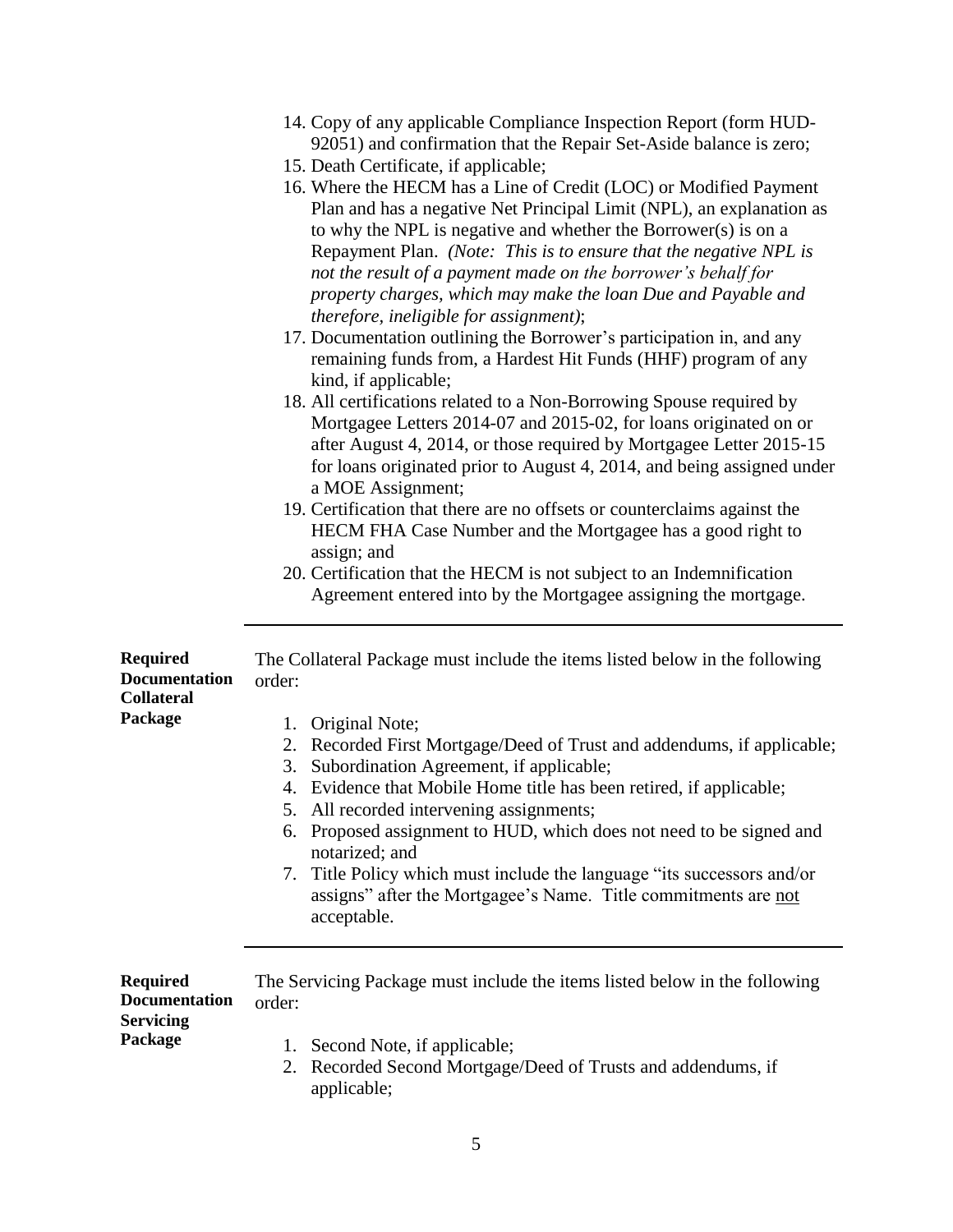|                                               | 3. Loan application and addendums;<br>4. Complete Loan Agreement, including all Exhibits;<br>5. Complete Origination appraisal and any subsequent appraisals<br>obtained, if applicable;<br>6. Current flood certificate, if property lies in a flood zone;<br>7. HUD-1 Settlement Statement; and<br>8. Name Affidavit, if applicable.                                                                                                                                                                 |
|-----------------------------------------------|--------------------------------------------------------------------------------------------------------------------------------------------------------------------------------------------------------------------------------------------------------------------------------------------------------------------------------------------------------------------------------------------------------------------------------------------------------------------------------------------------------|
| <b>Required</b><br><b>Documentation</b>       | Where applicable, the MOE Assignment Package must include the items<br>listed below in the following order:                                                                                                                                                                                                                                                                                                                                                                                            |
| <b>MOE</b><br><b>Assignment</b><br>Package    | 1. Mortgagee Optional Election Letter, verifying that the date of the<br>MOE was made within 120 days from the death of the HECM<br>Borrower;                                                                                                                                                                                                                                                                                                                                                          |
|                                               | 2. Evidence that the required assessment was performed within 60 days<br>of the Mortgagee's MOE Assignment election;                                                                                                                                                                                                                                                                                                                                                                                   |
|                                               | 3. Borrower's Death Certificate;<br>4. Copy of HECM Borrower and Eligible Surviving Non-Borrowing<br>Spouse's Marriage Certificate, legal opinion certifying the validity of<br>the marriage, or other evidence sufficient to establish the legal validity<br>of the marriage;                                                                                                                                                                                                                         |
|                                               | 5. Evidence of Eligible Surviving Non-Borrowing Spouse's title (or<br>other ongoing legal right) to remain in the property;                                                                                                                                                                                                                                                                                                                                                                            |
|                                               | 6. Affirmation that no allegations which would invalidate the HECM<br>mortgage exists or if there were allegations, evidence of the judicial<br>resolution documenting a finding in favor of the Mortgagee;                                                                                                                                                                                                                                                                                            |
|                                               | 7. Signed Mortgagee Certification as provided in Mortgagee Letter<br>2015-15; and                                                                                                                                                                                                                                                                                                                                                                                                                      |
|                                               | Signed Eligible Surviving Non-Borrowing Spouse Certification as<br>8.<br>provided in Mortgagee Letter 2015-15.                                                                                                                                                                                                                                                                                                                                                                                         |
| Preliminary<br><b>Review by</b><br><b>HUD</b> | HUD will review the Mortgagee's CT-22 Assignment Request and the<br>documentation supporting its request to determine whether the HECM is<br>eligible to be assigned. If the Mortgagee's request is approved, it will receive<br>a preliminary approval letter in HERMIT with instructions on how to proceed<br>with recording the assignment to HUD and filing its claim. If the<br>Mortgagee's request is denied, it will receive a denial letter in HERMIT<br>indicating the reason for the denial. |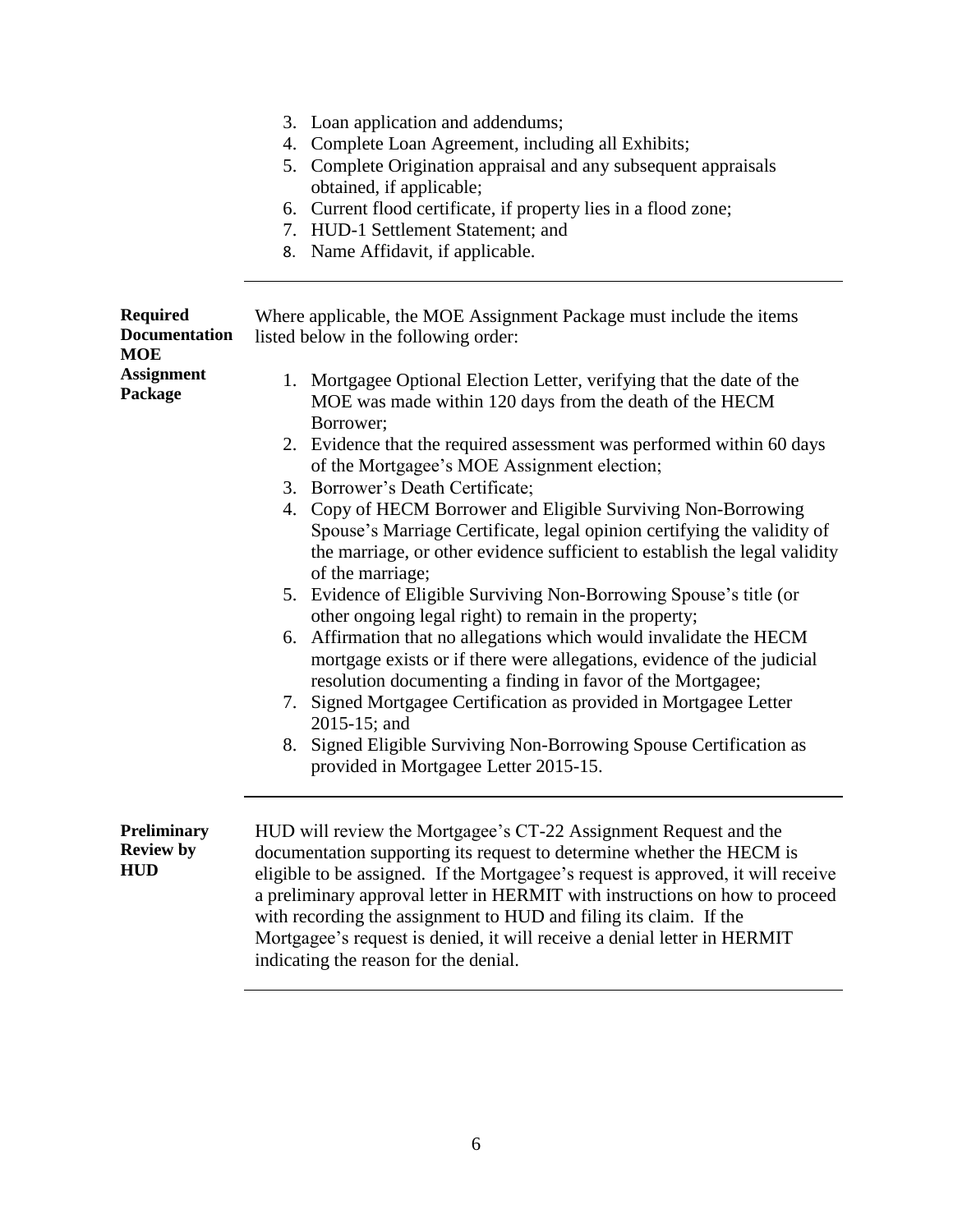|                | <b>Completing the</b> Upon receiving preliminary approval from HUD, the Mortgagee must send |
|----------------|---------------------------------------------------------------------------------------------|
| Assignment     | the items listed below to HUD's loan servicing contractor and complete the                  |
| <b>Process</b> | required step in HERMIT:                                                                    |

- The endorsed, original first Note;
- The original first Mortgage/Deed of Trust;
- A check made payable to HUD for any Hardest Hit funds remaining, if applicable; and
- A manifest identifying the FHA Case Number(s) and all documents enclosed in the shipping package.

After HUD's loan servicing contractor acknowledges receipt of the abovereferenced documents in HERMIT, the Mortgagee must submit the assignment for recordation. Only after submitting the assignment for recordation may the Mortgagee complete its claim in HERMIT. Successfully filing the CT-22 will complete the transfer of servicing to HUD.

Mortgagees must forward the recorded assignment to HUD's loan servicing contractor once received, but no later than six (6) months after the claim has been paid. After HUD's loan servicing contractor acknowledges receipt of the recorded assignment in HERMIT, the Mortgagee will receive a final title approval letter confirming receipt in HERMIT.

If the recorded assignment is not received within six (6) months of claim payment, the Mortgagee will be responsible for reimbursing HUD for any costs incurred to obtain copies of the recorded assignment and will be referred to the appropriate office(s) for sanctioning.

| <b>Servicing</b><br><b>Responsibilities</b><br>for Pending<br><b>HECM</b><br><b>Assignments</b> | A HECM Assignment is not complete until the following actions occur:<br>• The Mortgagee receives approval from HUD to assign the HECM;<br>• The Mortgagee sends the assignment for recording; and<br>• The Mortgagee files the CT-22 claim for insurance benefits, which<br>completes the transfer of servicing to HUD. |
|-------------------------------------------------------------------------------------------------|-------------------------------------------------------------------------------------------------------------------------------------------------------------------------------------------------------------------------------------------------------------------------------------------------------------------------|
|                                                                                                 | Until a HECM Assignment is complete, the Mortgagee must continue to<br>service the HECM, make all scheduled payments, and make all unscheduled<br>payments that will not result in the loan balance exceeding 100% of the<br>Maximum Claim Amount (MCA).                                                                |
|                                                                                                 | When an unscheduled payment to a HECM Borrower would cause the loan<br>balance to exceed 100% of the MCA, the Mortgagee may request that HUD<br>make the unscheduled payment. Such requests must be submitted to HUD in<br>time for HUD to make the disbursement within five (5) business days of the                   |

Borrower's request to the Mortgagee for the unscheduled payment.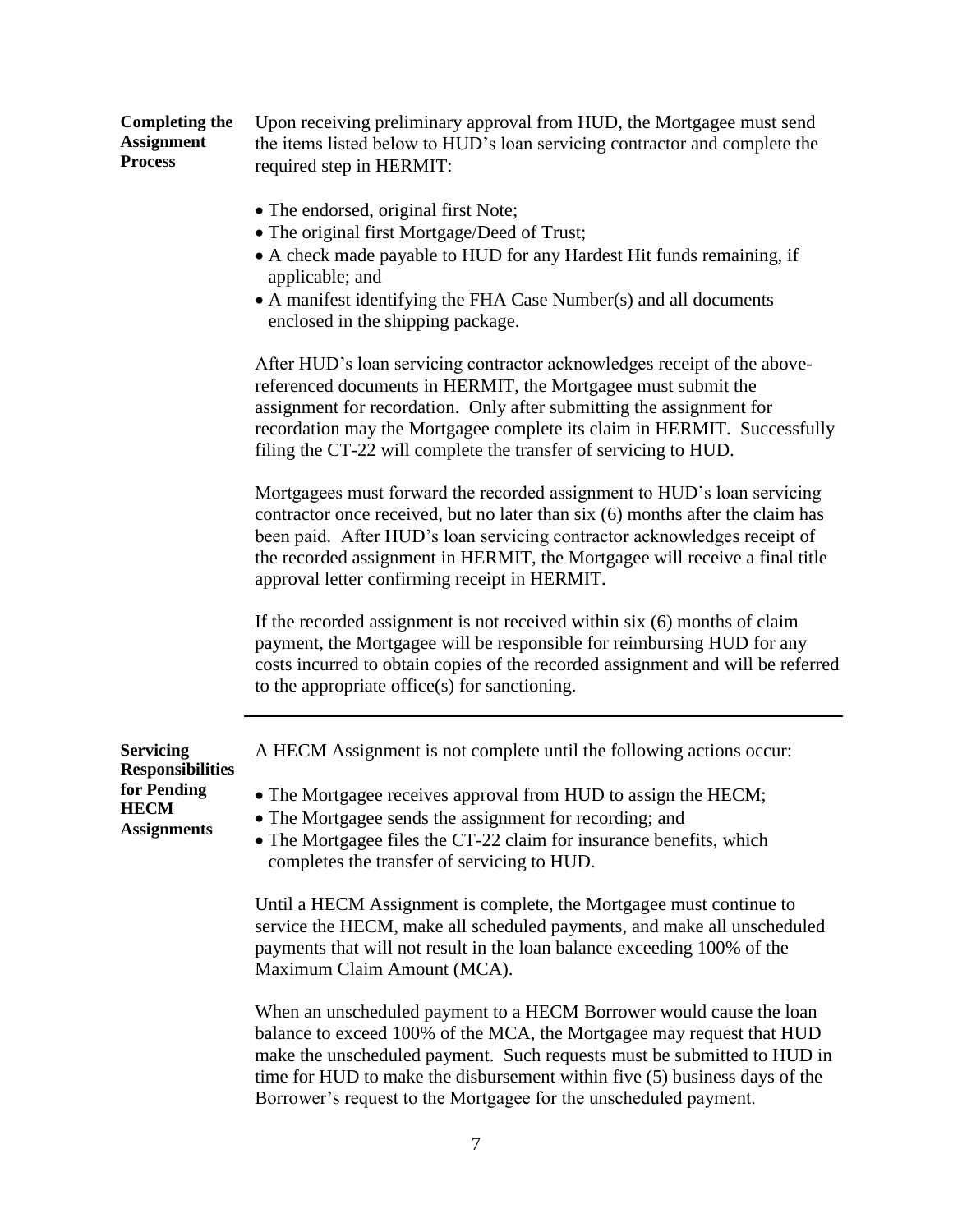Should the Mortgagee's delay prevent HUD from meeting this timeframe, the Mortgagee must pay any penalties and interest due to the Borrower as a result of the delay.

**HUD Advances** In cases where HUD advances funds to the HECM Borrower on the Mortgagee's behalf, the Mortgagee must initiate a CT-22 Assignment Request within thirty (30) days of the HUD advance.

> **Failure to Initiate Assignment.** If the Mortgagee fails to initiate such a request within the allotted timeframe, a "Repayment" task will be generated in HERMIT and the Mortgagee must reimburse HUD for the amount of the advance plus any accruals added to the loan balance through the date the Mortgagee authorizes repayment in HERMIT. Such reimbursement must be completed in HERMIT within 30 days of the "Repayment" task being generated. Mortgagees should refer to the [HERMIT User Guide](http://portal.hud.gov/hudportal/HUD?src=/program_offices/housing/comp/hecm_hermit) for technical instructions on completing such actions.

> **Denied Assignment Requests.** If the Mortgagee's CT-22 Assignment Request is denied, the Mortgagee must reimburse HUD for the amount of the advance plus any accruals added to the loan balance through the date the Mortgagee authorizes repayment in HERMIT. Such reimbursement must be completed in HERMIT within 30 days of the date of the denial. Mortgagees should refer to the [HERMIT User Guide](http://portal.hud.gov/hudportal/HUD?src=/program_offices/housing/comp/hecm_hermit) for technical instructions on completing such actions.

> **Failure to Reimburse HUD.** Mortgagees who fail to reimburse HUD within the allotted timeframes will be referred to the appropriate office(s) for sanctioning.

**Information Collection Requirements** The information collection requirements contained in this document have been approved by the Office of Management and Budget (OMB) under the Paperwork Reduction Act of 1995 (44 U.S.C. 3501-3520) and assigned OMB Control Numbers 2502-0059, 2502-0524, and 2502-0611. In accordance with the Paperwork Reduction Act, HUD may not conduct or sponsor, and a person is not required to respond to, a collection of information unless the collection displays a currently valid OMB control number.